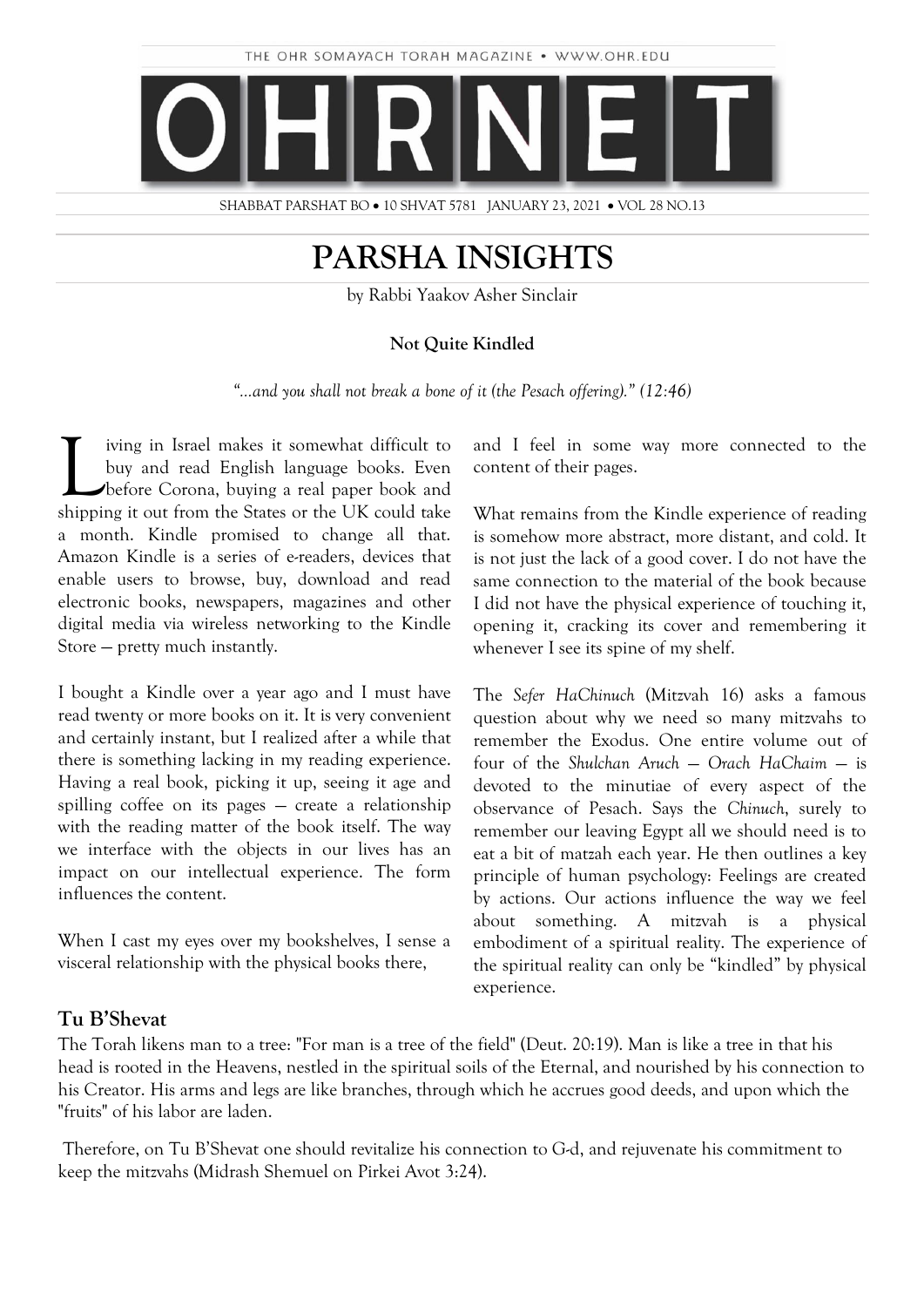### **TALMUD TIPS**

by Rabbi Moshe Newman

### **Bo: Pesachim 65-71**

### **The Torah Is For You**

*Rav Elazar said, "Everyone agrees that Shavuot requires also (the element of) 'for you.' Why? Because it is the day on which the Torah was given."*

*beraita* is quoted on our *daf* that teaches a dispute between two great Torah Sages regarding how to celebrate Yom Tom. Rabbi Eliezer says that it should be celebrated and dedicated in one of two ways: Either entirely "for Hashem" in prayer and study, or "for you" with food and drink. Rabbi Yehoshua disagrees and says that a holiday should be commemorated "half for you and half for Hashem." A

Rabbi Yochanan explains that both of these opinions are learned from the same words in the Torah. In Devarim 16:8 the verse refers to the Yom Tov as being "for Hashem," and in Bamidbar 29:12 the verse refers to the Yom Tov as being "for you." Rabbi Eliezer explains these verses as offering a choice: A person may choose the day to be all "for Hashem" or all "for you." Rabbi Yehosua, on the other hand, explains that the Torah means to "divide" the day to be "half for Hashem" and "half for you."

The *gemara*, however, cites three Sages who teach exceptions — i.e. days when even Rabbi Eliezer agrees that there is a need of "for you." There is no choice on these days of "all for Hashem." Rabbah said that on Shabbat there is also a need "for you" since the verse says "and you will call Shabbat a delight" in Sefer Yeshayahu 58:13. Rav Yosef said that everyone agrees that on Purim there is also a need "for you" since the verse in Megillat Esther 9:18 calls it "a day of feasting and joy."

The *Amora* Rav Elazar said that Shavuot is also an exception. On that day, he teaches, everyone agrees that there is also a need "for you." Why? "Since it is the day on which the Torah was given."

At first glance, this reason might not seem all that appropriate and cogent. The Torah is not just a physical book or two stone Tablets of the Covenant. In its essence it is the way that Hashem speaks to us and teaches us how to be close to Him. It is an expression of the Will of Hashem, as it were. So, how does our receiving this seemingly purely spiritual gift of Torah lead to the need for us to celebrate the day on which it was given with food and drink? If anything, it would seem more logical to spend the entire day immersed in Torah study (and not just all night, as has been the widespread custom in many Jewish communities throughout history, and nowadays as well)!

One answer is found in the words of Rashi on our *daf*. He explains that our celebrating the day of Shavuot, the day on which the Torah was given, with food and drink, shows that our being given the Torah is "pleasant and acceptable" to us — and is not at all a burdensome list of tasks to do and activities to refrain from doing. Just the opposite! It is our way to connect to Hashem and merit eternal life, and with our physical celebration we show our great happiness in having been given it.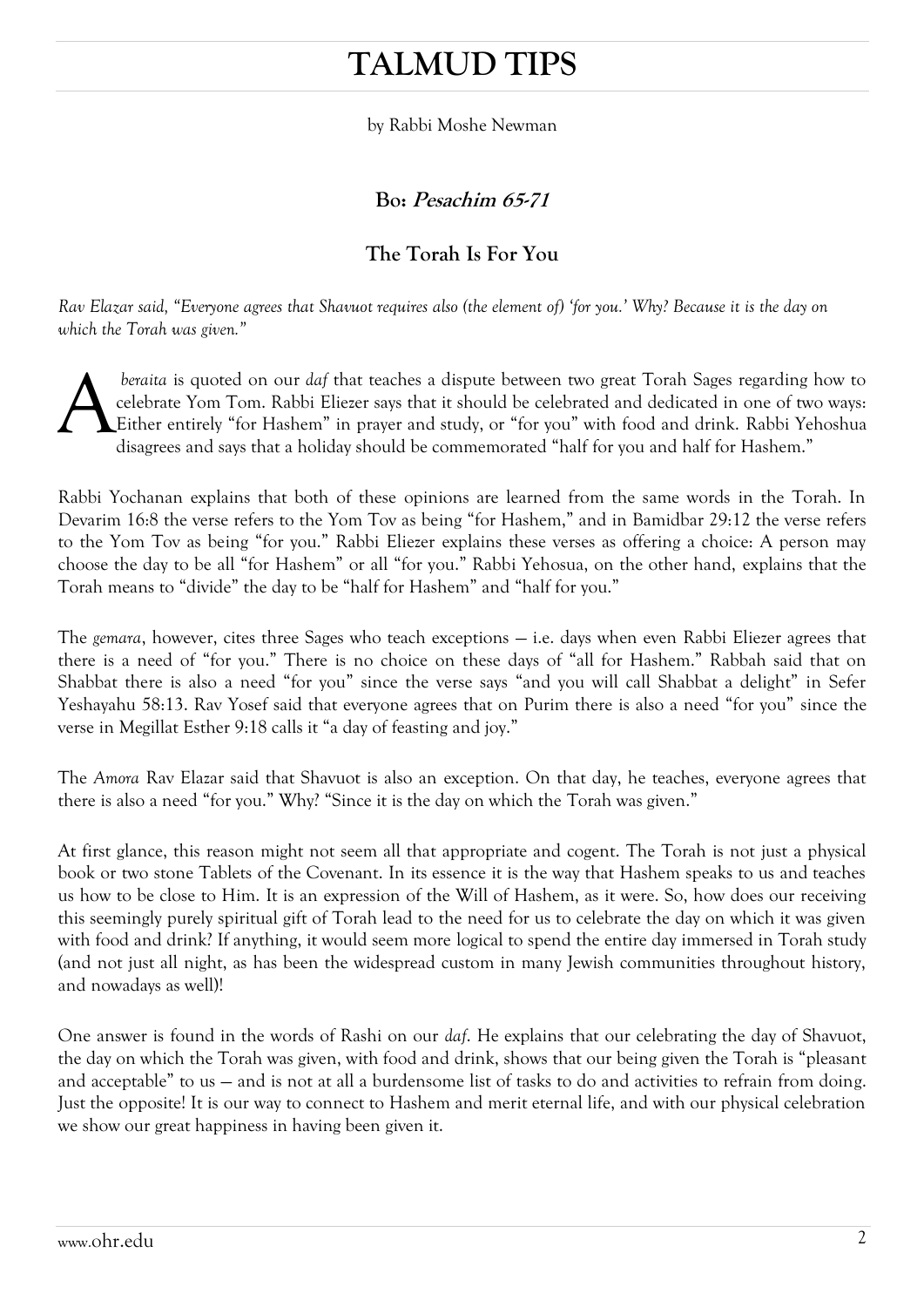Another explanation that our commentaries offer for the need to experience physical pleasure on Shavuot is one that is based on the *gemara* in Masechet Shabbat 88b. Chazal relate that when Moshe Rabbeinu went up Mount Sinai to receive the Torah, the angels challenged him, saying, "What is Man that You should remember him, and the son of Man that You should be mindful of him?" (Tehillim 8:5) They asked why this mortal was intruding into their "personal space" and their spiritual domain.

Moshe Rabbeinu stated, "I have come to take the Torah for the Jewish People." The angels then turned to Hashem, pleading, "Please leave the Torah with us and we will honor it and cherish it." Hashem commanded Moshe Rabbeinu to "go ahead and answer them." Moshe Rabbeinu said, "My dear angels, just look at what the Torah commands: 'I am the Hashem, your G-d, Who has taken you out from the land of Egypt.' Also it commands, 'Honor your parents.' Do you have a father and a mother? Were you enslaved in Egypt? Do you have a *yetzer hara*, an 'evil inclination' that tempts you to disobey the word of Hashem?"

Moshe Rabbeinu presented the winning argument, the reason why the Torah should not be given to the angels in Heaven but rather to Mankind. This reason clearly shows that the Torah is meant for physical beings with an immortal soul — to guide the Jewish People and Mankind in the "way of Hashem." The Torah teaches physical beings how to tackle the challenges of our physical world in a way that leads to closeness to Hashem and eternal life.

Our very physicality is the reason that we, and not the angels, were deemed suitable and worthy to receive the Torah — and we should therefore celebrate the giving of the Torah with the physical pleasure of food and drink for the sake of Heaven.

**Pesachim 68a**

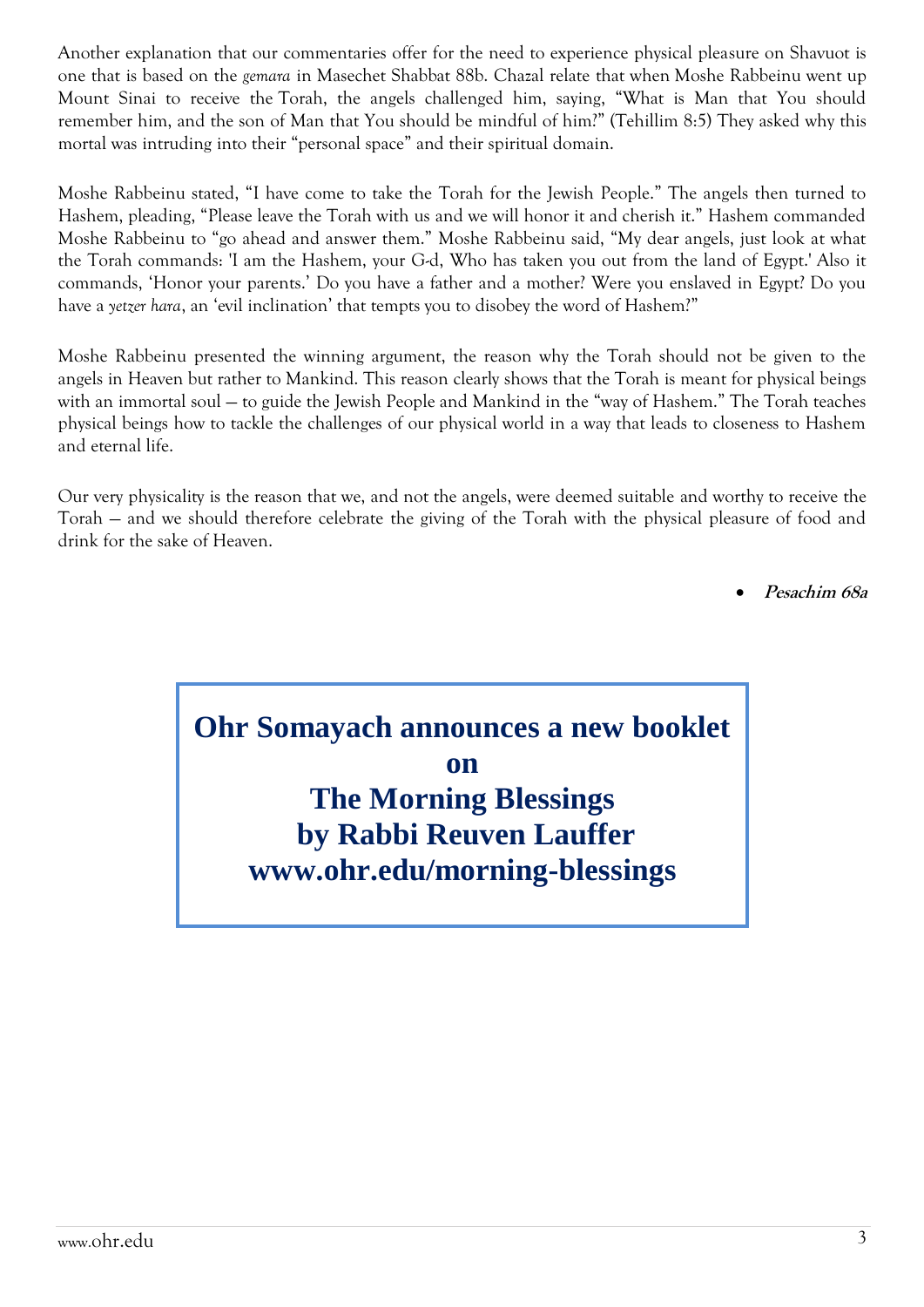# **Q & A**

### **BO**

#### **Questions**

- 1. What was Pharaoh's excuse for not releasing the Jewish children?
- 2. How did the locusts in the time of Moshe differ from those in the days of Yoel?
- 3. How did the first three days of darkness differ from the last three?
- 4. When the Jews asked the Egyptians for gold and silver vessels, the Egyptians were unable to deny ownership of such vessels. Why?
- 5. *Makat bechorot* took place at *exactly* midnight. Why did Moshe say it would take place at *approximately* midnight*.*
- 6. Why did the first-born of the animals die?
- 7. How did Moshe show respect to Pharaoh when he warned him about the aftermath of the plague of the first-born*?*
- 8. G-d told Moshe "so that My wonders will be multiplied" (*11:9* ). What three wonders was -G- d referring to?
- 9. Why did G-d command the mitzvah of Rosh Chodesh to Aharon, and not only to Moshe?
- 10. Up to what age is an animal fit to be a Pesach offering?
- 11. Prior to the Exodus from Egypt, what *mitzvot* involving blood did G-d give to the Jewish People?
- 12. Rashi gives two explanations of the word "*Pasachti* ." What are they?
- 13. Why were the Jews told to stay indoors during *makat bechorot?*
- 14. What was Pharaoh screaming as he ran from door to door the night of *makat bechorot* ?
- 15. Why did Pharaoh ask Moshe to bless him?
- 16. Why did the Jewish People carry their matzah on their shoulders rather than have their animals carry it?
- 17. Who comprised the e*rev rav* (mixed multitude)?
- 18. What three historical events occurred on the 15th of Nissan, prior to the event of the Exodus from Egypt?
- 19. What is the source of the "milk and honey" found in *Eretz Yisrael* ?
- 20. The only non-kosher animal whose first-born is redeemed is the donkey. What did the donkeys do to "earn" this distinction?

*All references are to the verses and Rashi's commentary, unless otherwise stated.*

#### **Answers**

- 1. 10:11 Since children don't bring sacrifices there was no need for them to go.
- 2. 10:14 The plague brought by Moshe was composed of one species of locust, whereas the plague in the days of Yoel was composed of many species.
- 3. 10:22 During the first three days the Egyptians couldn't see. During the last three days they couldn't move.
- 4. 10:22 During the plague of darkness the Jews could see and they searched for and found the Egyptians' vessels.
- 5. 11:4 If Moshe said the plague would begin exactly at midnight, the Egyptians might miscalculate and accuse Moshe of being a fake.
- 6. 11:5 Because the Egyptians worshiped them as gods, and when G-d punishes a nation He also punishes its gods.
- 7. 11:8 Moshe warned that "All these servants of yours will come down to me" when, in fact, it was Pharaoh himself who actually came running to Moshe.
- 8. 11:9 The plague of the first-born, the splitting of the sea, the drowning of the Egyptian soldiers.
- 9. 12:1 As reward for his efforts in bringing about the plagues.
- 10. 12:5 One year.
- 11. 12:6 Circumcision and *Korban Pesach.*
- 12. 12:13 "I had mercy" and "I skipped."
- 13. 12:22 Since it was a night of destruction, it was not safe for anyone to leave the protected premises of his home.
- 14. 12:31 "Where does Moshe live? Where does Aharon live?"
- 15. 12:32 So he wouldn't die, for he himself was a firstborn.
- 16. 12:34 Because the commandment of matzah was dear to them.
- 17. 12:38 People from other nations who became converts.
- 18. 12:41 The angels came to promise that Sarah would have a son, Yitzchak was born, and the exile of the "covenant between the parts" was decreed.
- 19. 13:5 Goat milk, date and fig honey.
- 20. 13:13 They helped the Jews by carrying silver and gold out of Egypt.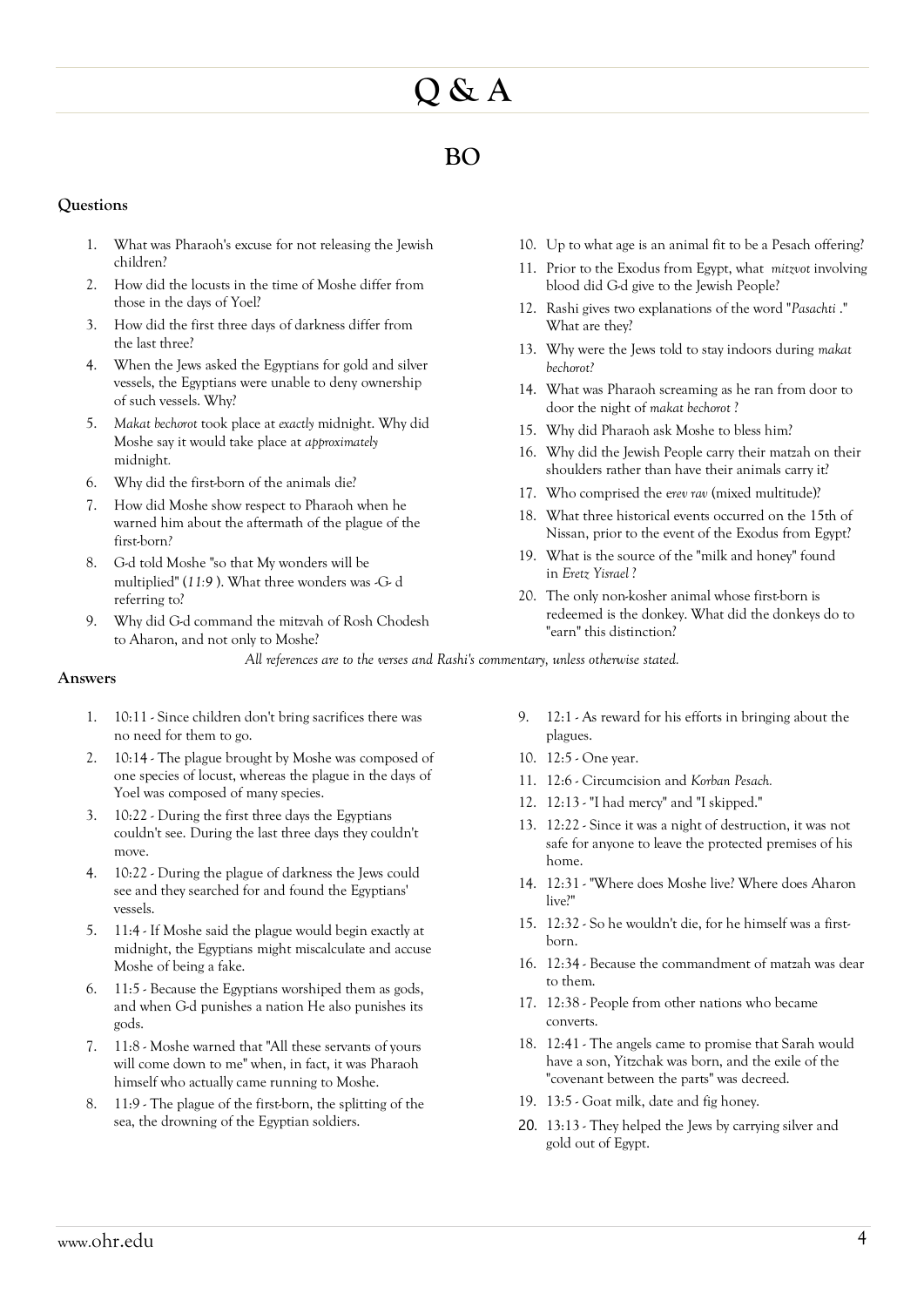### **WHAT'S IN A WORD? Synonyms in the Hebrew Language**

by Rabbi Reuven Chaim Klein

### **Bo: Come To Pharaoh**

n the lead-up to the Plague of Locust, G-d tells Moses: *bo el paroh,* which means "*come* to Pharaoh" (Ex. 10:1). Many commentators have In the lead-up to the Plague of Locust, G-d tells<br>Moses: bo el paroh, which means "come to<br>Pharaoh" (Ex. 10:1). Many commentators hav<br>been bothered by this somewhat bizarre verbiage, as one would have otherwise expected G-d to tell Moses *lech el paroh,* which means "*go* to Pharaoh" the exact phraseology He used when telling Moses to warn Pharaoh about the Plague of Blood (Ex. 7:15). In exploring this issue we will study the difference between *biah* ("coming") and *halicha*  ("going"), as well as *attah*.

The *Baal HaTurim* (to Ex. 10:1) writes that the word *bo* has a *gematria* of three (as BET = 2 and  $ALEPH = 1$ , which alludes to the fact that right before the Plague of Locusts there were three more plagues left until the Jews would exit Egypt. However, Rabbi Menachem Mendel Kasher (1895- 1983) notes that this cannot be why the Torah uses the word *bo* instead of *lech,* because G-d uses the word *bo* when telling Moses to meet Pharaoh two other times (see Ex. 7:26, 9:1) and at neither of those points were there three plagues remaining.

Alternatively, the *Baal HaTurim* and other Tosafists (see *Hadar Zekanim* to Ex. 9:1 and *Moshav Zekanim* to Ex. 10:1) note that when G-d tells Moses to meet Pharaoh in the latter's house, then He says *bo el paroh*, but when He tells Moses to meet Pharaoh at the river, He says *lech el paroh*. This seems to suggest that the difference between *lech* and *bo* is that *bo* somehow implies "entering" a building, while *lech* simply implies "going" somewhere, but not necessarily *inside* a building (see also Ramban to Ex. 8:15). Interestingly, this same idea seems to be echoed by the *Zohar* (*Bo* 34a), which explains that the wording *bo el paroh* as opposed to *lech el paroh* teaches us that G-d brought Moses into some sort of Heavenly Inner Chamber that was somehow associated with the sea-creature that characterized Egypt. This mystical explanation also

seems to presume that *bo* implies "entering," while *lech* does not.

Rabbi Elimelech of Lizhensk (1717-1786) offers two more explanations for the difference between the wording *bo el paroh* and *lech el paroh*: First, he explains that *bo* implies *repeatedly* "coming" to Pharaoh, while *lech* implies a one-time occurrence. Second, he explains that *bo* implies willingly "coming" to Pharaoh, while *lech* simply implies the physical act of "going," which can be done even if one has to go against his own will.

As an English speaker, I am tempted to say that the difference between *bo* and *lech* reflects the difference between *come* and *go.* Meaning*, bo primarily focuses on one's destination ("come to"), while lech focuses on one's place of de*parture ("go from"). Alternatively, we could also argue that *biah* denotes a change in location from one place to another, no matter how it may have occurred. In contrast, *halichah* specifically denotes the act of "walking." We would have to consult a Biblical concordance to see how well any of these theories truly pan out.

Another way of dealing with these words is by tracing them to their core roots and comparing them to other words derived from those roots to hone in on more precise meanings.

The Hebrew verb "to bring" (*l'havi*) is actually a conjugation of the word *bo*, as "bringing" something from one place to another essentially causes that item to "go" from one place to another. Accordingly, Rabbi Yaakov Tzvi Mecklenburg (1785-1865) suggests reading *bo el paroh* as "bring [the following message] to Pharaoh…" In this vein, Rabbi Shlomo Pappenheim of Breslau (1740-1814) actually explains that the word *navi* ("prophet") is derived from the same two-letter root from which *bo* comes (BET-ALEPH), because prophets "bring" G-d's words to their listeners.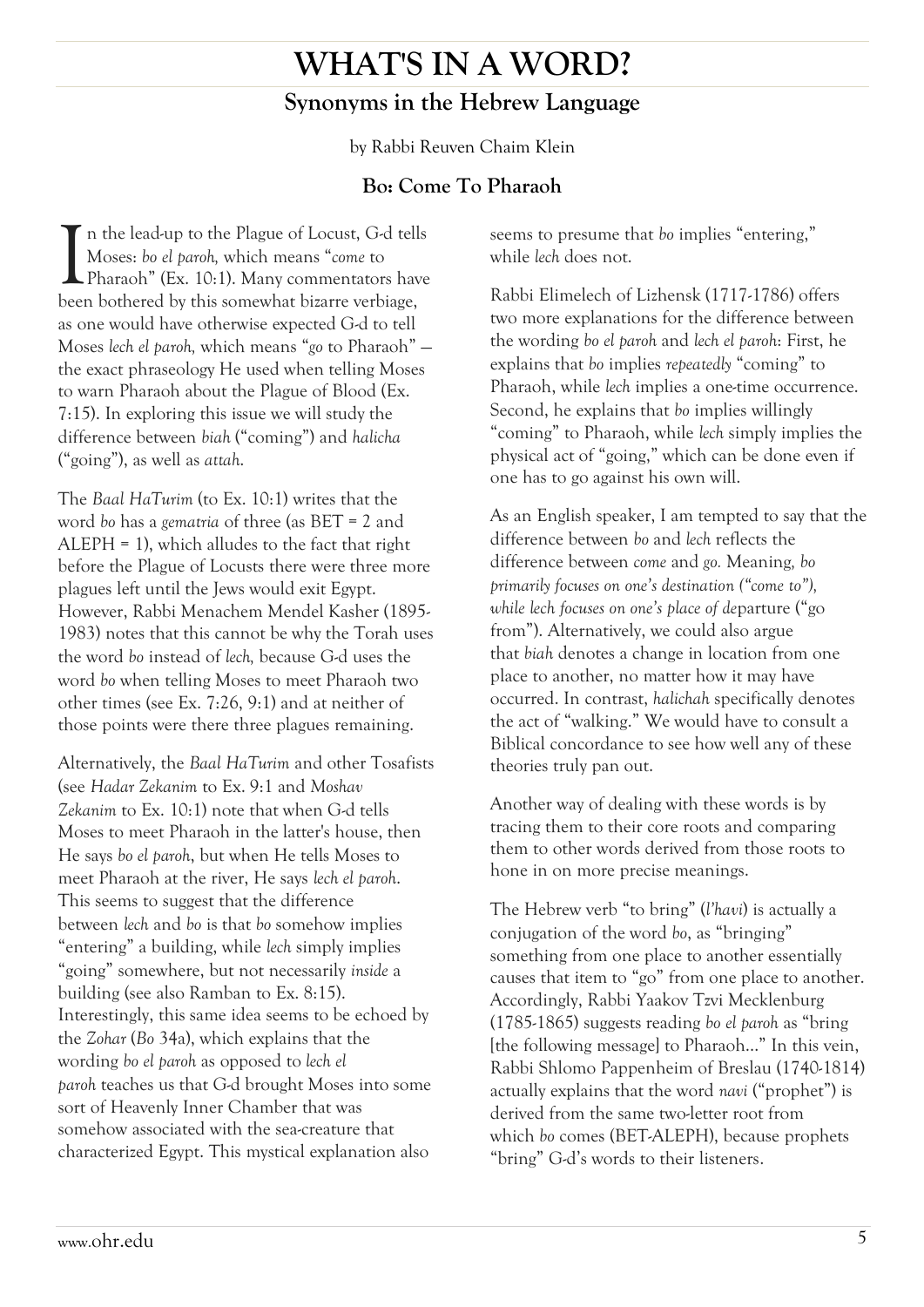Rabbi Pappenheim further explains that the type of "coming" denoted by the word *biah* can imply both reaching one's destination ("I *came* home") and the journey towards one's destination ("I am *coming* home"). This is why Rachel was said to be "coming" while she was still on her way to the well where Jacob stood (Gen. 29:9), or why Joseph was said to be "coming" while his brothers spotted him approaching from afar (Gen. 37:19).

Rabbi Pappenheim and Rabbi Aharon Marcus (1843-1916) trace the root of *bo*/*biah* to the monoliteral root BET, which means "inside." This also fits with the function of the letter BET as a non-root prefix. They explain that when one "comes" to a certain place, he goes "inside" that realm and ceases to continuing "coming" because he has already arrived (even though *bo/biah* can be used while one is still on the way). This can perhaps give us a better understanding of the Tosafists' and *Zohar*'s assumption that *bo* implies "going inside" someplace.

Rabbi Shimshon Raphael Hirsch (1808-1888) similarly connects the word *bo* with the phonetically similar *po* (invoking the interchangeability of BET and PEH), explaining that *bo* focuses on one's final destination, just as *po* ("here") focuses on one's present location. He even adds that *peh* ("mouth") also relates to this set of words, because the mouth is food's final terminus into which it is destined to go.

Another word in the Bible for "coming" is *attah* (e.g., Deut. 33:2, Isa. 21:12). This word appears both in Hebrew and Aramaic passages in the Bible. As Rabbi Pappenheim puts it, the word *attah* implies a "coming" with more finality. Meaning, although *attah* focuses on one's destination, like *bo* does, *attah* exclusively refers to *arriving* at one's destination and never to the journey of getting there. (The Malbim in *Yair Ohr* cites Rabbi Pappenheim's explanation of the difference between *bo* and *attah*.)

In sharpening this last point, Rabbi Pappenheim explains that the word *attah* is derived from the monoliteral root TAV. That letter represents the notion of "bordering" because it bookends the

Hebrew alphabet as the last letter. A border is a sort of invisible line that "connects" and "links" two bodies, but also "distinguishes" between them.

Thus, words derived from this one-letter root are related to "bordering" and "connecting." For example, the word *et* functions as a grammatical sign that "connects" a verb to the object of that action, and sometimes bears the meaning of "with." Similarly, an *oht* ("sign") forms a semiotic "connection" between the sign and the signified. In the same way, the word *attah* can be understood in the sense of "connecting" the traveler with his destination — it means that he has finally come to his destination, as opposed to the term *biah,* which could represent him still making the journey *en route* to "coming" there. (Perhaps the finality and closure of *attah* is hinted to in the fact that its root comprises the first and *last* letters of the Hebrew alphabet*,* while *biah* comprises the first and second letters.)

Interestingly, the name of the letter TAV also relates to the word *tav* ("sign" or "mark"). This word also derives from the monoliteral root TAV because a *tav* serves as a type of "border" that distinguishes something from the rest. In fact, the prophet Yechezkel relates that he saw G-d command an angel to make a mark (*tav*) on the foreheads of the righteous men who bemoaned the abominations that took place in Jerusalem, and the Talmud (Shabbat 55a) explains that this refers to writing a letter TAV on their forehead. Similarly, the Bible (Gen. 4:15) reports that G-d promised to protect Cain in exile by giving him an *oht* ("sign" or "letter"), which some explain refers to the letter TAV. Thus, the letter TAV not only serves a semantic role but also assumes a semiotic role as a symbol or sign.

What is perhaps even more fascinating is that in the original *Ivri* Script of the Hebrew Language, the letter TAV was written in the same shape as the English letter *x* (and the Greek letter *chi*). Thus, just as "X marks the spot" and stands for a word or number that is missing (e.g., in algebra, *x*  commonly appears as the unknown variable), so too does the letter TAV symbolizes something as "distinguished."

*For questions, comments, or to propose ideas for a future article, please contact the author at [rcklein@ohr.edu](mailto:rcklein@ohr.edu)*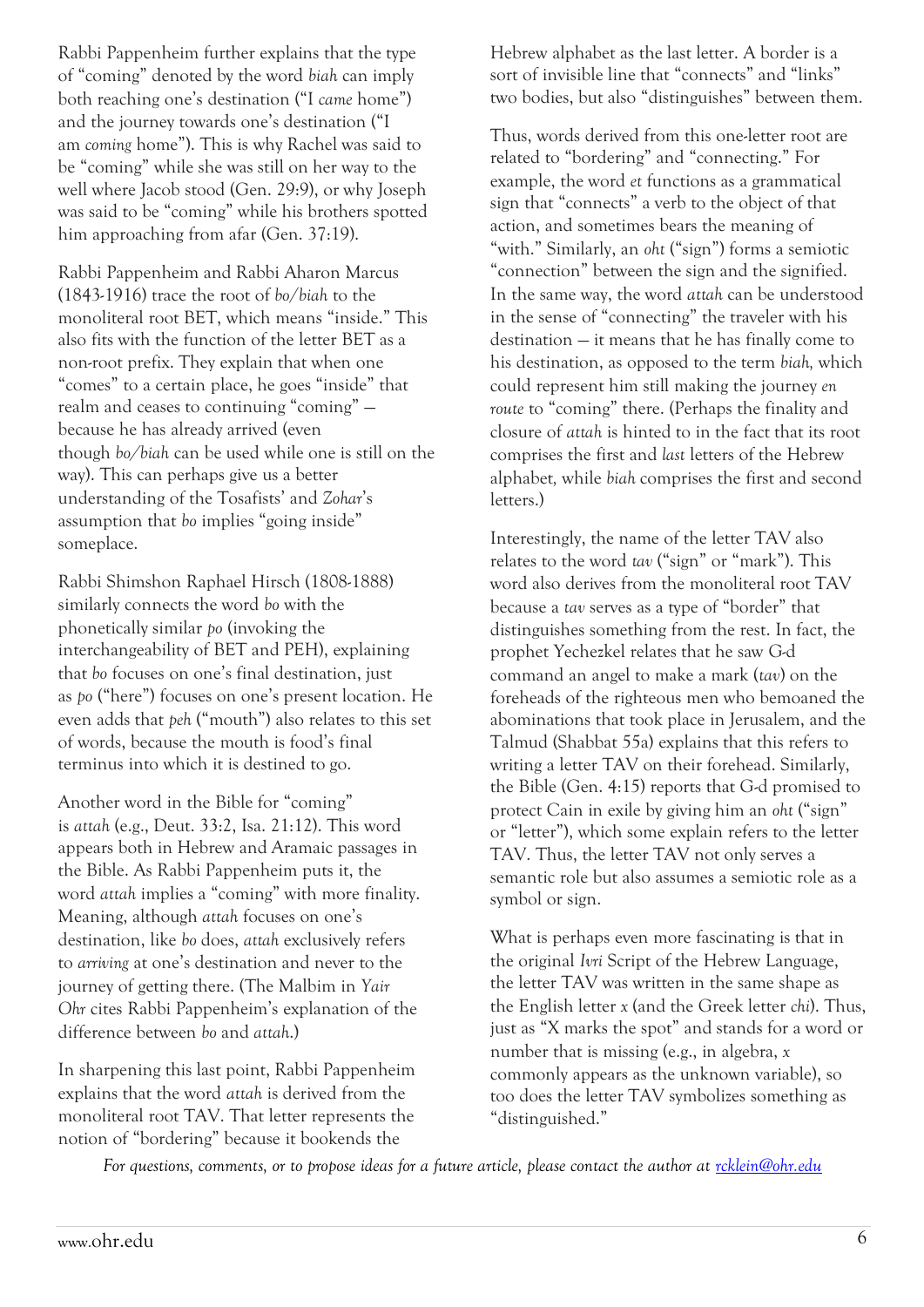### **COUNTING OUR BLESSINGS**

#### **by Rabbi Reuven Lauffer**

### **A BLESSING ON YOUR HEAD (PART 1)**

"May Hashem bless you and guard you. May Hashem illuminate His Countenance upon you and be gracious to you. May Hashem turn His countenance to you and establish peace for you." (*Numbers 6:24-26*)

These three verses are the words with which G-d commanded Aharon and his descendants to bless the Jewish nation (see Numbers 6:23). Seeing as they are the verses that G-d uses as His means to bestow His favor upon us, it stands to reason that they contain everything we could possibly want. These are also the verses that many Jewish parents recite when blessing their children on Friday nights. Undoubtedly, every parent wants only the very best for their child.

Let us begin with the first verse, "May Hashem bless you and guard you." Rashi, the foremost commentator on the Torah, explains that this is a blessing for material success. All wealth comes from only one source — G-d.

There is a delightful story that is told about a destitute Jew living in Jerusalem. He and his wife were extremely worried because Pesach was almost upon them and they still didn't have money for the most basic necessities. Dejected, he went to the Western Wall to pray. His heart opened and he cried out to G-d in complete submission. A wealthy American standing nearby noticed how this impoverished Jew was praying with such heartfelt sincerity and trustingly reaching out to G-d for help. When the person finished his prayer, the American introduced himself, telling him that he had never been so touched before. And that he wanted to help him. On the spot, he wrote a check that would cover

all Pesach expenses — with plenty left over to keep him going for several months afterwards. When the poor Jew told his friends what had transpired, about his most unanticipated salvation, they asked him whether he had taken the rich American's address for future reference. The needy Jew looked at them in astonishment and said, "Why do I need *his* address? I didn't ask *him* for money. I asked G-d, and G-d gave me whatever I needed through this person. When I am in need again, I know exactly which address to go to!"

Rabbi Naftali Zvi Yehuda Berlin, one of the greatest Torah leaders in Europe in the nineteenth century and head of the legendary Velozhin Yeshiva, writes that the language of the blessing is deliberately left undefined because each person has their own set of needs and desires. Accordingly, the blessing uses a "generic" form: "May Hashem bless you." And because the blessing refers to material matters, it ends with the request that G-d guard us. As Rashi points out, it is clear that the first blessing is referring to material wealth and prosperity, because physical affluence must be safeguarded vigilantly so that it is not stolen or lost. Not so in the case of spiritual wealth. Spiritual wealth requires no physical protection. In the timeless words of the Midrash, "May G-d bless you with riches and children. And may He protect you from thieves".

*To be continued…*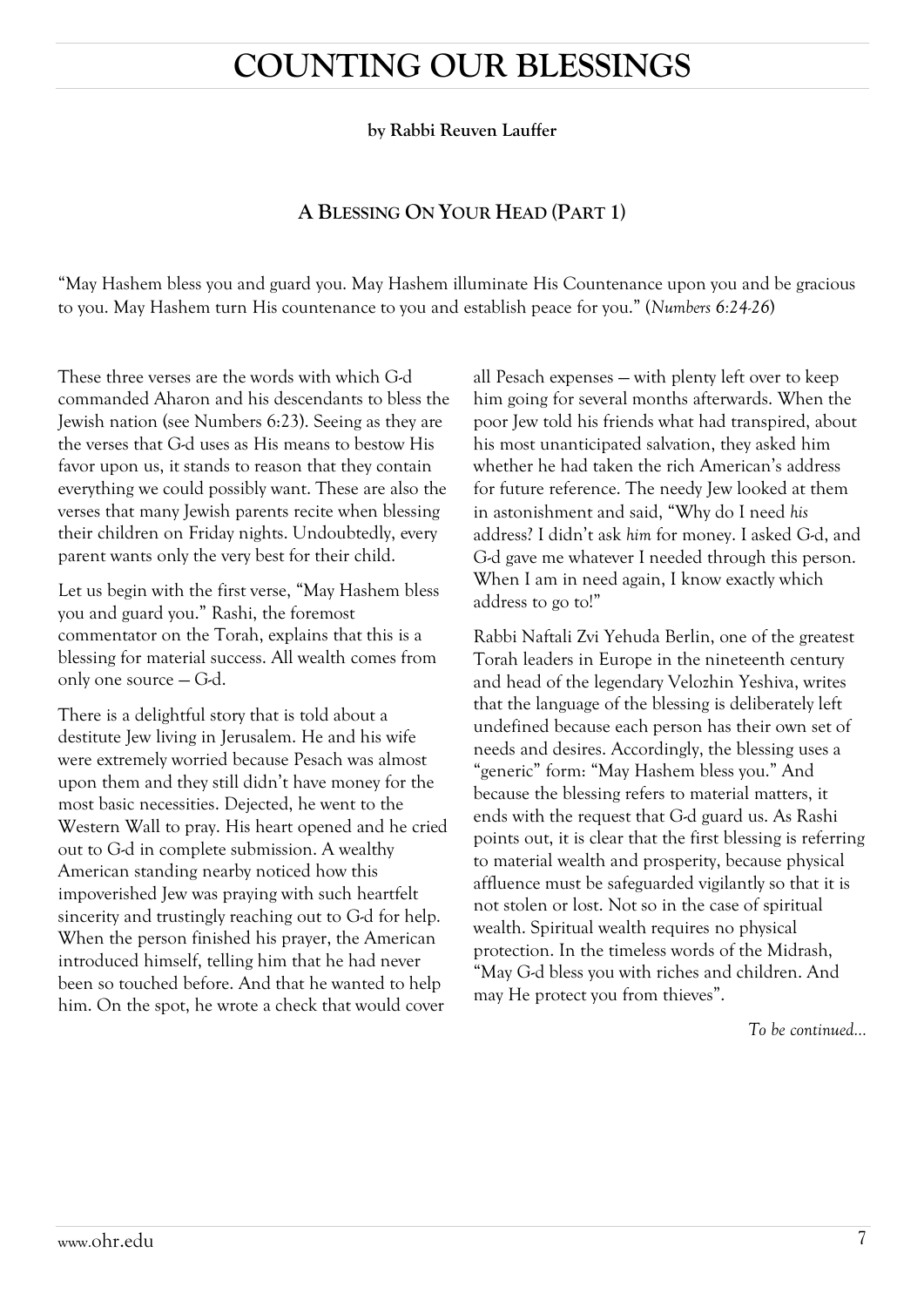### **LETTER AND SPIRIT**

*Insights based on the writings of Rav S.R. Hirsch* by Rabbi Yosef Hershman

#### **Bo**

### **Like a Lamb**

f we were to point to one act as the moment of the birth of our nation, it would be the *korban*  **Performance Internation** is the moment of the birth of our nation, it would be the *korban Pesach* undertaken by our ancestors more than three thousand wears are. The words converges this three thousand years ago. The words conveying this instruction are, in Rav Hirsch's words, the Magna Charta of Israel, setting forth the foundational elements of Jewish nationhood.

The way in which the people were counted for this service (highlighting the prominence of the family unit), the permission of one individual to act on behalf of his brethren (declaring that all are equal before G-d, so that one is authorized to act for another), the permission for self-determination in the formation of household units (emphasizing the right to independence and free choice), and the way in which communal sharing was instructed (to those who perceive their own abundance to seek out their neighbor) — are all facets of this foundation stone in the edifice of Jewish nationhood.

The *korban Pesach* was the foundation of not only the communal and social structure, but also of the individual's relationship to G-d. At this moment of emergence into a new life, each individual, each household, each family and the entire community as a whole are to see themselves as lambs — they are to accept G-d as their Shepherd and place themselves under His guidance and direction. This concept — that G-d is our Shepherd and we are His flock — became the most comprehensive and lasting view of our relationship to G-d. (*Psalms 100:3; 80:2, 79:13)*

Indeed, our daily Temple service of one sheep in the morning and one sheep in the afternoon would symbolize this relationship — the way in which Israel was to present and dedicate itself to G-d at the start and end of each new day. This was but a continuation of the first instance of Israel, the lamb, submitting to the leadership of the Shepherd.

This Jewish lamb, however, is not a meek, sad creature, that allows itself to be led to the slaughter without offering resistance. The Paschal lamb was "complete, male, in its first year" — whole in body, with manly vigor and fresh with eternal youth. Complete and independent, but vis-à-vis G-d, forever young and following.

Both sheep and goats were fit for the *korban Pesach*. A goat characteristically shows greater independence toward the outside than does the sheep. Thus the word for goat  $-ez$  – denotes stiff resistance. While the goat assumes an outward posture of defiance, showing his horns to every stranger, to the shepherd he is obedient and pliant, as the sheep.

*Sources: Commentary Shemot 12:3-6*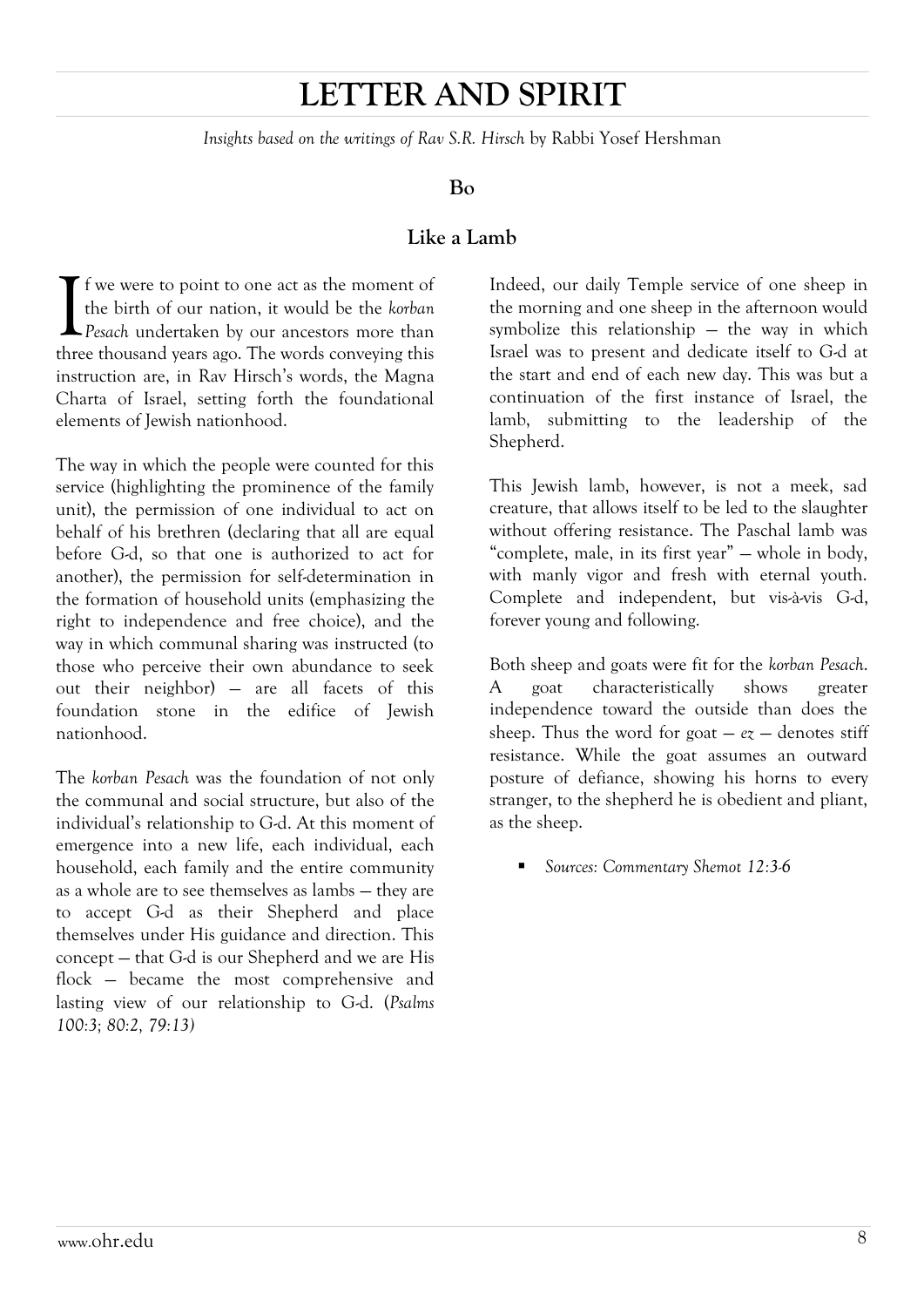## **PARSHA OVERVIEW**

-d tells Moshe that He is hardening Pharaoh's heart so that through miraculous **C** d tells Moshe that He is hardening<br>plagues the world will know for all time that He is the one true G-d. Pharaoh is warned about the plague of locusts and is told how severe it will be. Pharaoh agrees to release only the men, but Moshe insists that everyone must go. During the plague, Pharaoh calls for Moshe and Aharon to remove the locusts, and he admits he has sinned.

G-d ends the plague but hardens Pharaoh's heart, and again Pharaoh fails to free the Jews. The country, except for the Jewish People, is then engulfed in a palpable darkness. Pharaoh calls for Moshe and tells him to take all the Jews out of Egypt, but to leave their flocks behind. Moshe tells him that not only will they take their own flocks, but Pharaoh must add his own too.

Moshe tells Pharaoh that G-d is going to bring one more plague, the death of the firstborn, and then the

Jews will leave Egypt. G-d again hardens Pharaoh's heart, and Pharaoh warns Moshe that if he sees him again, Moshe will be put to death. G-d tells Moshe that the month of Nissan will be the chief month.

The Jewish People are commanded to take a sheep on the 10th of the month and guard it until the 14th. The sheep is then to be slaughtered as a Pesach offering, its blood put on their doorposts, and its roasted meat eaten. The blood on the doorpost will be a sign that their homes will be passed-over when G-d strikes the firstborn of Egypt. The Jewish People are told to memorialize this day as the Exodus from Egypt by never eating chametz on Pesach.

Moshe relays G-d's commands, and the Jewish People fulfill them flawlessly. G-d sends the final plague, killing the firstborn, and Pharaoh sends the Jews out of Egypt. G-d tells Moshe and Aharon the laws concerning the Pesach sacrifice, *pidyon haben* (redemption of the firstborn son) and *tefillin*.

**Pesachim 68a**

 POB 18103, Jerusalem 91180, Israel - Tel +972-2-581-0315 ∙ Email. [ohr@ohr.edu](mailto:ohr@ohr.edu) Ohrnet Magazine is a weekly Torah magazine published by Ohr Somayach Institutions

 Yitzchak Breitowitz - Rav of Kehillos Ohr Somayach, Avi Kauffman, Rabbi Reuven Chaim Klein, Rabbi Reuven Lauffer, Rabbi Yaakov Meyers, Mrs. Rosalie Moriah, Rabbi Moshe Newman, Rabbi Contributing authors, editors and production team: Rabbi Nota Schiller – Rosh HaYeshiva, Rabbi Shlomo Simon, Rabbi Yaakov Asher Sinclair, Rabbi Yehuda Spitz, Mrs. Helena Stern.

*©1992-2021 Ohr Somayach Institutions – All rights reserved – This publication contains words of Torah. Please treat it with due respect. Editor's disclaimer – Ohrnet Magazine is not intended to be a source for halachic rulings. In any real and specific case one should consult a qualified halachic authority for ruling.*